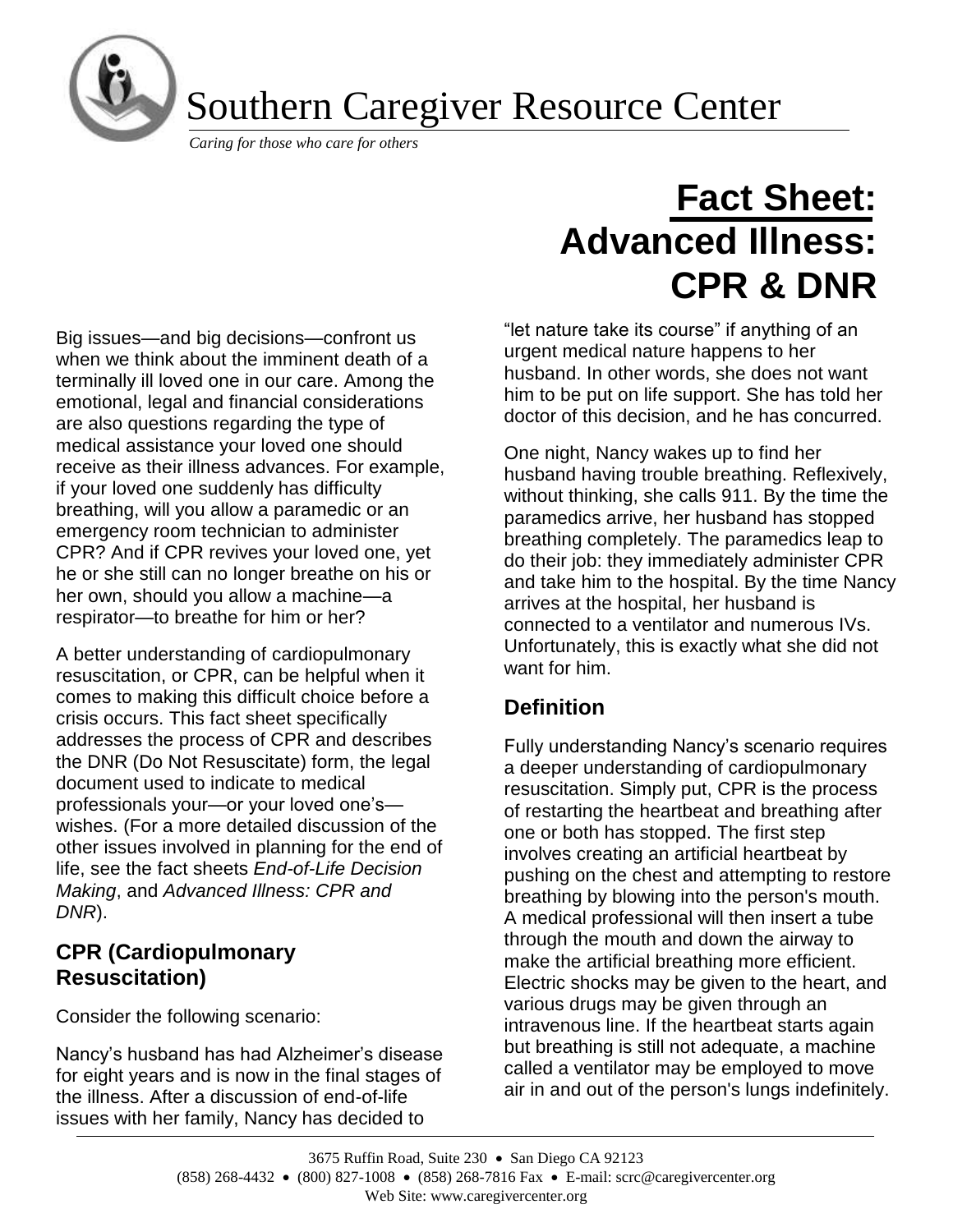On television, CPR is often depicted as the ultimate life-saving technique. However, television does not show this process quite accurately—in real life, the process is more brutal. Pushing the center of the chest down about one and one-half inches, 100 times a minute for several minutes, causes pain, and may even break ribs, damage the liver, or create other significant problems. CPR produces a barely adequate heartbeat, and doing it more gently is not sufficient to circulate enough blood. Electric shocks and a tube in the throat are also harsh treatments, but may be essential to resuscitate someone.

CPR frequently can save a person's life, particularly in the case of some kinds of heart attacks and accidents an otherwise healthy person may experience. CPR is also most successful when the failure of heartbeat and breathing occurs in the hospital, in the Cardiac Care Unit (CCU). Nurses in the unit will instantly recognize the problem and begin sophisticated care.

However, when a person is in failing health from a serious and progressive illness, the heart and breathing will ultimately fail as a result of that illness. In such a circumstance, there is little chance that CPR will succeed at all. Any success will be temporary at best, because the person's weakened condition will soon cause the heartbeat and breathing to fail again.

Another possibility is that CPR may be only partially successful. If the heartbeat is restored but a person is still too weak to breathe on his or her own and remains too weak to do so, he or she may be on a ventilator for days, weeks, months or longer. Moreover, when breathing or heartbeat fails, the brain is rapidly deprived of oxygen. As a result, within seconds, the brain begins to fail (one loses consciousness), and within a very few minutes permanent damage to the brain occurs. If it takes more than those very few minutes to start effective CPR, the

person will not fully recover. The brain damage may mean anything from some mental slowing and loss of memory to complete and permanent unconsciousness and dependency on a ventilator and sophisticated medical life support. (See fact sheet: *Advanced Illness: Feeding Tubes and Ventilators*.)

#### **The Role of Emergency Help (Calling 911)**

A call to 911 is a request for emergency help; the goal of those who respond to 911 calls is to protect life and property, and the people who respond expect to go to work doing what they are trained to do to accomplish that goal. If your house is on fire, the firefighters don't ask for permission to cut a hole in your roof and spray water all over your living room—they just do what is necessary to stop the fire from destroying your home.

Similarly, when a person's heartbeat and breathing have failed, the 911 responders are not prepared to have a long talk with you about the person's condition and what you think might be best to do. They know that any delay could mean brain damage, so they immediately start CPR and then take the person to the hospital. With one exception, which we will discuss in the next section, their rules require this, and it makes sense if you think about the purpose of the 911 system.

When Nancy called 911 in our scenario, the paramedics simply did what they are trained to do—they revived her husband. However, if Nancy and her doctor had completed a DNR form and kept it in the home, her husband would not have been resuscitated and/or connected to machines when he got to the hospital.

#### **The Do Not Resuscitate (DNR) Form**

The "Emergency Medical Systems Prehospital Do Not Resuscitate (DNR) Form" is a legal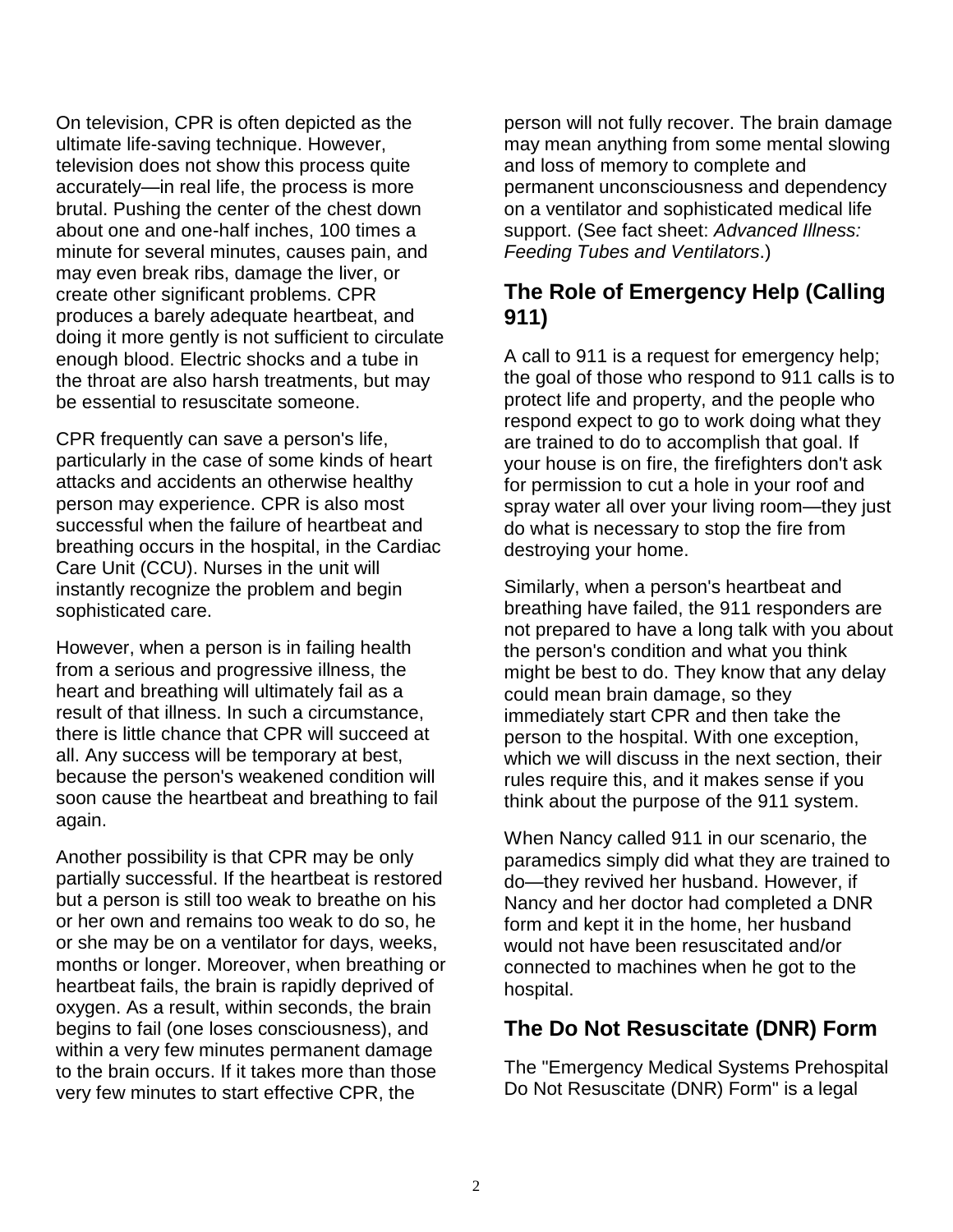document that gives the 911 responders permission not to perform CPR. The DNR form is prepared in advance of any situation and kept at home. This prehospital DNR form lists the name of the person to whom it applies and is signed by that person (or whoever represents that person if he or she is too ill to make medical decisions on his or her own behalf). It is also signed by the person's doctor. Please note this is very important: the form is not valid until the doctor signs it, as it a medical order. There is a new form, which can replace or be a supplement to the traditional DNR order called a POLST (Physician Orders for Life Sustaining Treatment). (See fact sheet: *End of Life Decision Making* for more information on POLST.

The DNR or POLST is the only form that affects 911 responders; other documents, such as a Durable Power of Attorney for Health Care or some other Advanced Directives, do not. If emergency personnel arrive to find a person whose heartbeat and breathing have failed or are failing, they will perform CPR unless they see a correctly completed DNR/ POLST.

In light of this, the DNR/ POLST form should be kept near the ill person's bed, perhaps on the wall, so it will be easy to find in case of emergency. When 911 responders see this form, they will still do anything they can to make the sick person comfortable, but they will not perform CPR. In the absence of a DNR/ POLST form, they *must* do CPR. The DNR/ POLST is the only form that gives you control over what they may do. (Note: A DNR may be reversed if you so desire.)

#### **Choices**

Why would one choose to prepare a DNR? Because, as we've discussed above, there are times when it may not make sense to perform CPR. As an illness progresses, there usually comes a time when continued treatment will no longer reduce symptoms nor heal the person and he/she is in an end stage of the disease. (When a person is becoming more and more sick, doctors may try various treatments to stop the illness, but eventually it may become clear that treatments are not having the desired effect. Other treatments might provide comfort, and might even partly control the disease, but a point may be reached where nothing will stop the person's decline.) Under these circumstances, you might feel there is little reason to attempt CPR, as it (at this point, CPR) may only prolong dying. This allows natural death to occur. In fact, the original name of the DNR form was "DNAR" for "Do Not Attempt Resuscitation." This name recognized the fact that the form instructed the 911 responders not to undertake something that, despite the best efforts, would not work effectively in the long run. At most, the effort might put the sick person in the hospital, in pain and distress, for the last days of his or her life. Having a DNR prepared may also relieve the caregiver of making a decision to turn off a machine, which can be an even more difficult decision psychologically.

(See the fact sheets *Advanced Illness: Holding On and Letting Go* and *End-of-Life Decision Making* for more discussions about this issue).

#### **Conclusion**

When someone is suffering from a chronic illness, as opposed to an acute illness (the kind that usually requires a hospital visit or stay), the decline is often gradual. As a result, both caregivers and those in their care often forget to talk about the choices the chronically ill person would like to make regarding his or her health care. If you decide that you do not want CPR and are concerned about this decision, it might help to talk with your physician and clergyperson. It is normal, instinctive, to try to save life no matter what, and some people are concerned that not doing everything possible to preserve life is the same as "killing"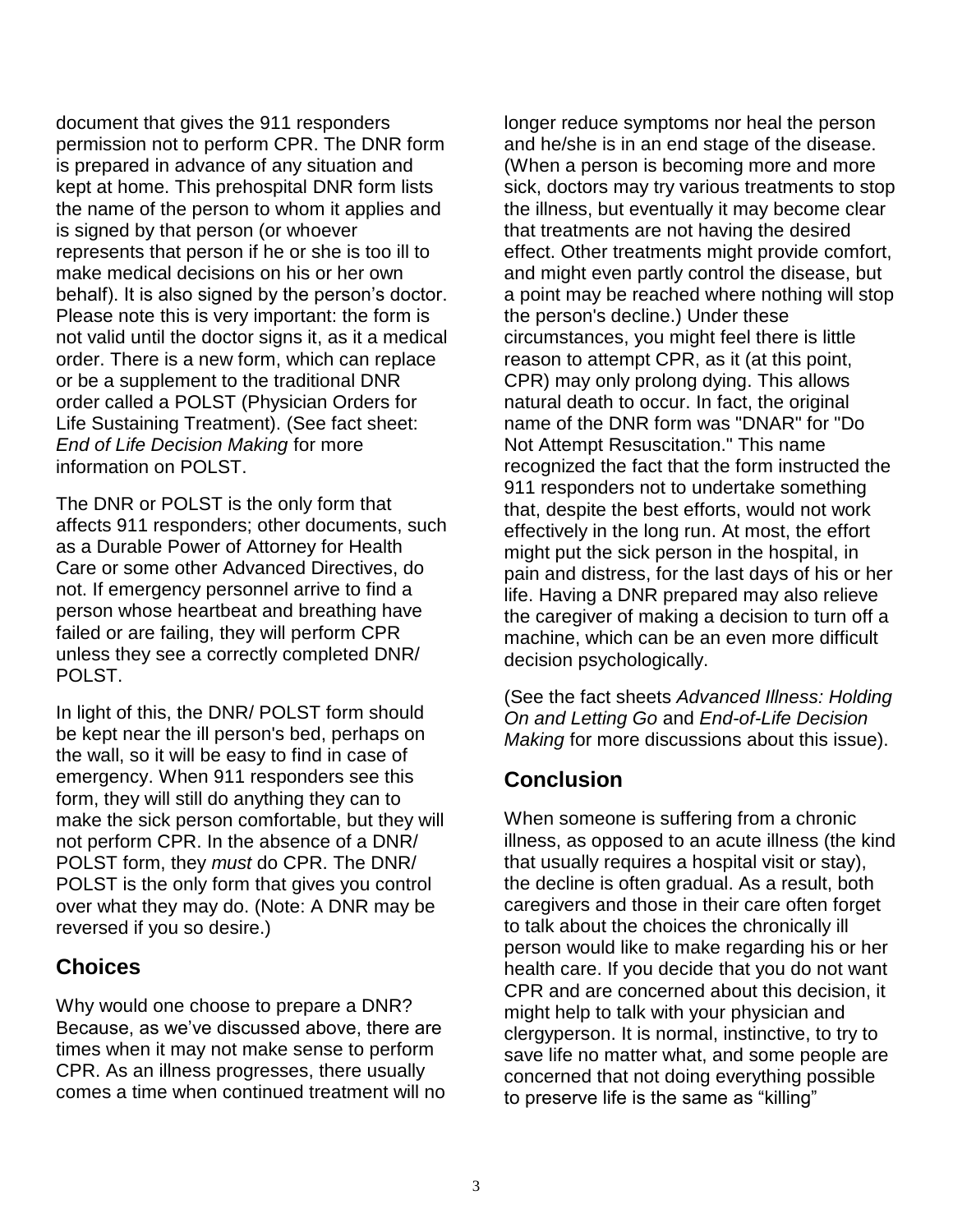someone. But it can also simply mean respecting the end stage of a disease as the body shuts down and death naturally occurs.

There are no right and wrong answers to these questions, and until we face a situation like this, it is difficult to anticipate the kinds of choices we'd make. As we change throughout the course of an illness, our choices might also change. However, the more thoroughly family members have discussed these issues in advance of the need to make a critical decision, the easier it will be on both the person who is ill and those responsible for that person's care. It is never too soon to start the conversation. Hospice care can relieve suffering and provide support to patients and families facing these crises.

#### **Credits**

Jennings, Bruce, et al., "Ethical Challenges of Chronic Illness," *Hastings Center Report, Special Supplement,* February/March 1988, pgs. 1-16.

McLean, Margaret, "Confronting the Ultimate Questions," *Issues in Ethics,* Winter, 1997, Vol. 8, No. 1, pgs. 8-9.

Moss, Alvin, "Discussing Resuscitation Status with Patients and Families," *The Journal of Clinical Ethics,* Summer, 1993, Vol. 4, No. 2, pgs. 180-182.

Murphy, Donald, et al., "Outcomes of Cardiopulmonary Resuscitation in the Elderly," *Annals of Internal Medicine,* August, 1989, Vol. III, No. 3, pgs. 199-205.

Nulland, Sherwin, *How We Die*, Alfred A. Knopf, 1994.

Shannon, Thomas and Charles Faso, *Let Them Go Free*, Sheed and Ward, 1985.

Reed, Jennifer Booth, "'Do not resuscitate' vs. 'allow natural death'," *USA Today*, 3/2/09,

[http://www.usatoday.com/news/health/2009-](http://www.usatoday.com/news/health/2009-03-02-DNR-natural-death_N.htm) [03-02-DNR-natural-death\\_N.htm](http://www.usatoday.com/news/health/2009-03-02-DNR-natural-death_N.htm)

Braddock, Clarence, H, MD, MPH, "Do Not Resuscitate Orders," University of Washington, 6/11/08, [http://depts.washington.edu/bioethx/topics/dnr.](http://depts.washington.edu/bioethx/topics/dnr.html) [html](http://depts.washington.edu/bioethx/topics/dnr.html)

*Dementia Care Practice Recommendations, Phase 3: End of Life Care*, Alzheimer's Association, [http://www.alz.org/national/documents/brochur](http://www.alz.org/national/documents/brochure_dcprphase3.pdf) [e\\_dcprphase3.pdf](http://www.alz.org/national/documents/brochure_dcprphase3.pdf) 

#### **Resources**

#### **Southern Caregiver Resource Center**

3675 Ruffin Road, Suite 230 San Diego, CA 92123 (858) 268-4432 | (800) 827-1008 (in CA) Fax: (858) 268-7816 E-mail: scrc@caregivercenter.org Web site: www.caregivercenter.org

The Southern Caregiver Resource Center offers services to family caregivers of adults with chronic and disabling health conditions and is for residents of San Diego and Imperial counties. Services include information and referral, counseling, family consultation and case management, legal and financial consultation, respite care, education and training, and support groups.

#### **Family Caregiver Alliance**

(415) 434-3388 | (800) 445-8106 Web site: [www.caregiver.org](http://www.caregiver.org/) E-mail: [info@caregiver.org](mailto:info@caregiver.org)

Family Caregiver Alliance (FCA) seeks to improve the quality of life for caregivers through education, services, research and advocacy. Through its National Center on Caregiving, FCA offers information on current social, public policy and caregiving issues and provides assistance in the development of public and private programs for caregivers.